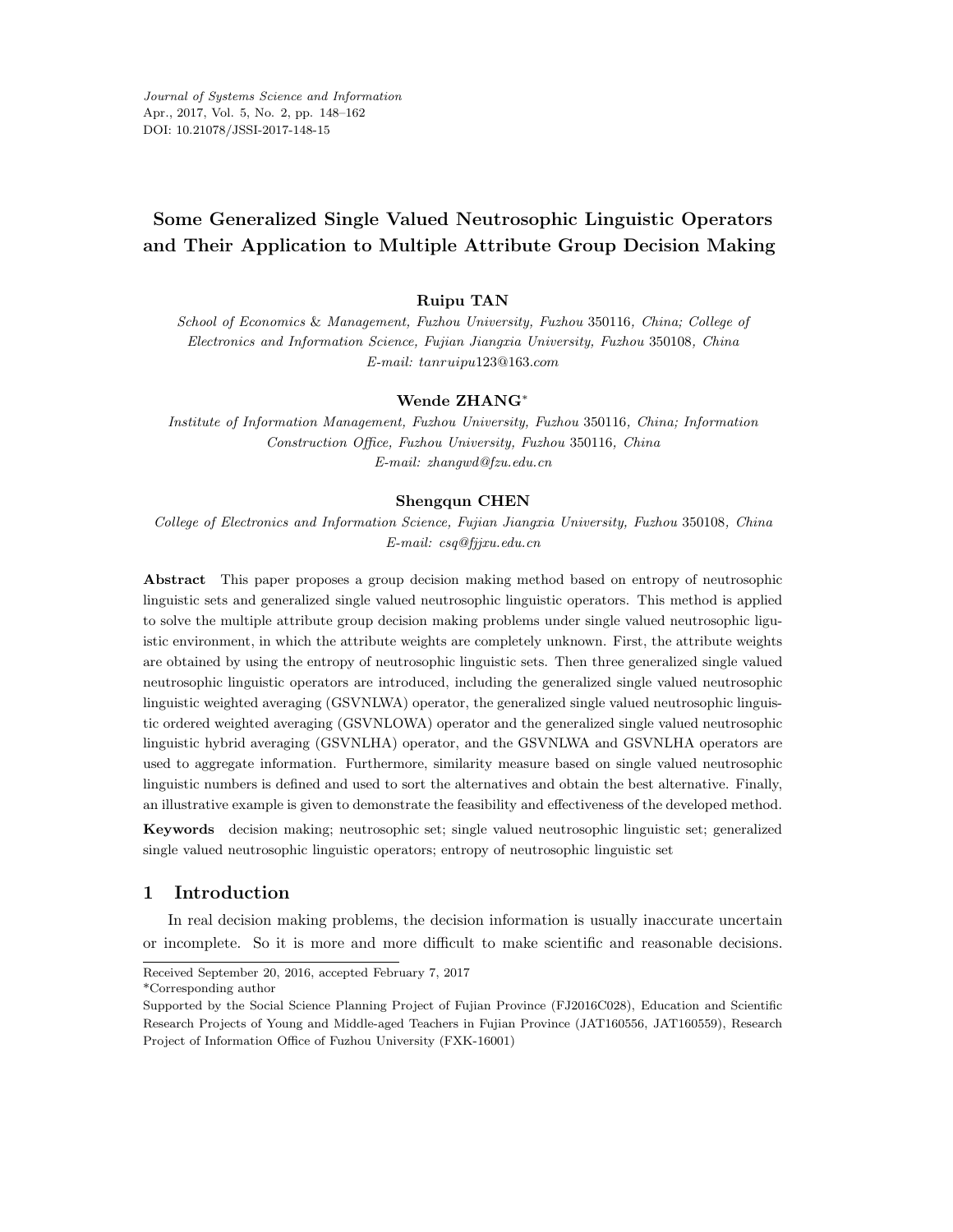Under these circumstances, Zadeh<sup>[1]</sup> proposed the remarkable theory of fuzzy sets (FS), where the membership degree is represented by a real number between zero and one, is regarded as an important tool for solving multiple attribute decision making problems. Subsequently, Atanassov<sup>[2]</sup> introduced the idea of intuitionistic fuzzy set (IFS) in 1983, in which each member having a membership degree as well as non-membership degree. This is an extension of Zadehs FS. Furthermore, hesitant fuzzy set (HFS) were introduced by Torra<sup>[3]</sup> to support the decision makers who are hesitant in expressing preference in a decision making. Although these sets are very successfully applied to multiple attribute decision making problems<sup>[4–6]</sup>, FS and IFS cannot describe and deal with the indeterminate and inconsistent information that exits in real world<sup>[7]</sup>. Take vote as an example, thirty percent vote Yes, twenty percent vote No, ten percent give up, and forty percent are undecided. This is beyond the scope of IFSs, and it cannot distinguish the information between giving up and undecided. Hence further generalizations of fuzzy and intuitionistic fuzzy sets are required.

Smarandache<sup>[7]</sup> originally proposed the concept of a neutrosophic set  $(NS)$  by adding an independent indeterminacy-membership on the basis of IFS which means decision makers use truth-membership, indeterminacy-membership and falsity-membership to describe their judgment on an object respectively<sup>[8]</sup>. The neutrosophic set is a powerful general formal framework which generalizes the concepts of the classic set, FS, IFS and paraconsistent set etc. Recently, neutrosophic set have become an interesting research topic and made some achievements. Wang, et al.[9, 10] proposed the single valued neutrosophic set (SVNS) and interval neutrosophic set (INS), and provided the set theoretic operators and various properties of them. Wang, et al.[11] defined the multi-valued neutrosophic sets and multi-valued neutrosophic number, and proposed the TODIM method under multi-valued neutrosophic number environment. Majumdar, et al.<sup>[12]</sup> introduced the entropy of SVNS and three similarity measures. Also,  $Ye^{[13]}$  proposed a cross-entropy measure of single valued neutrosophic and applied it to multiple attribute decision making problems. And  $Ye^{[14]}$  defined the similarity measure of INS based on Hamming and Euclidean distances, and applied it to multiple attribute decision making problems under interval neutrosophic circumstance. Zhang, et al.<sup>[15]</sup> developed interval neutrosophic number weighted arithmetic averaging (INNWAA) operator and interval neutrosophic weighted geometric averaging (INNWGA) operator, and their application in multicriteria decision making problems.  $Ye^{[16]}$  proposed a multiple attribute decision making method based on the possibility degree ranking method and ordered weighted aggregation (OWA) operators of interval neutrosophic numbers. Liu, et al.<sup>[17]</sup> introduced the single valued neutrosophic normalized weighted Bonferroni operator and applied it to the multiple attribute decision making method.

However, in real multiple attribute decision making problems, because of the ambiguity of peoples thinking and the complexity of objective things, the attribute values cannot always be expressed by crisp numbers, and it is easier to be expressed by linguistic terms, such as good, general, and poor. In the last decades, a number of linguistic multiple attribute decision making problems and linguistic aggregation operators were developed<sup>[18–23]</sup>. Herrera, et al.<sup>[18]</sup> proposed a model of consensus in group decision making under linguistic assessments.  $Xu^{[19]}$  introduced some generalized induced linguistic aggregation operators to assemble the linguistic information. Wei[20] proposed a grey relational analysis method for 2-tuple linguistic, and applied it to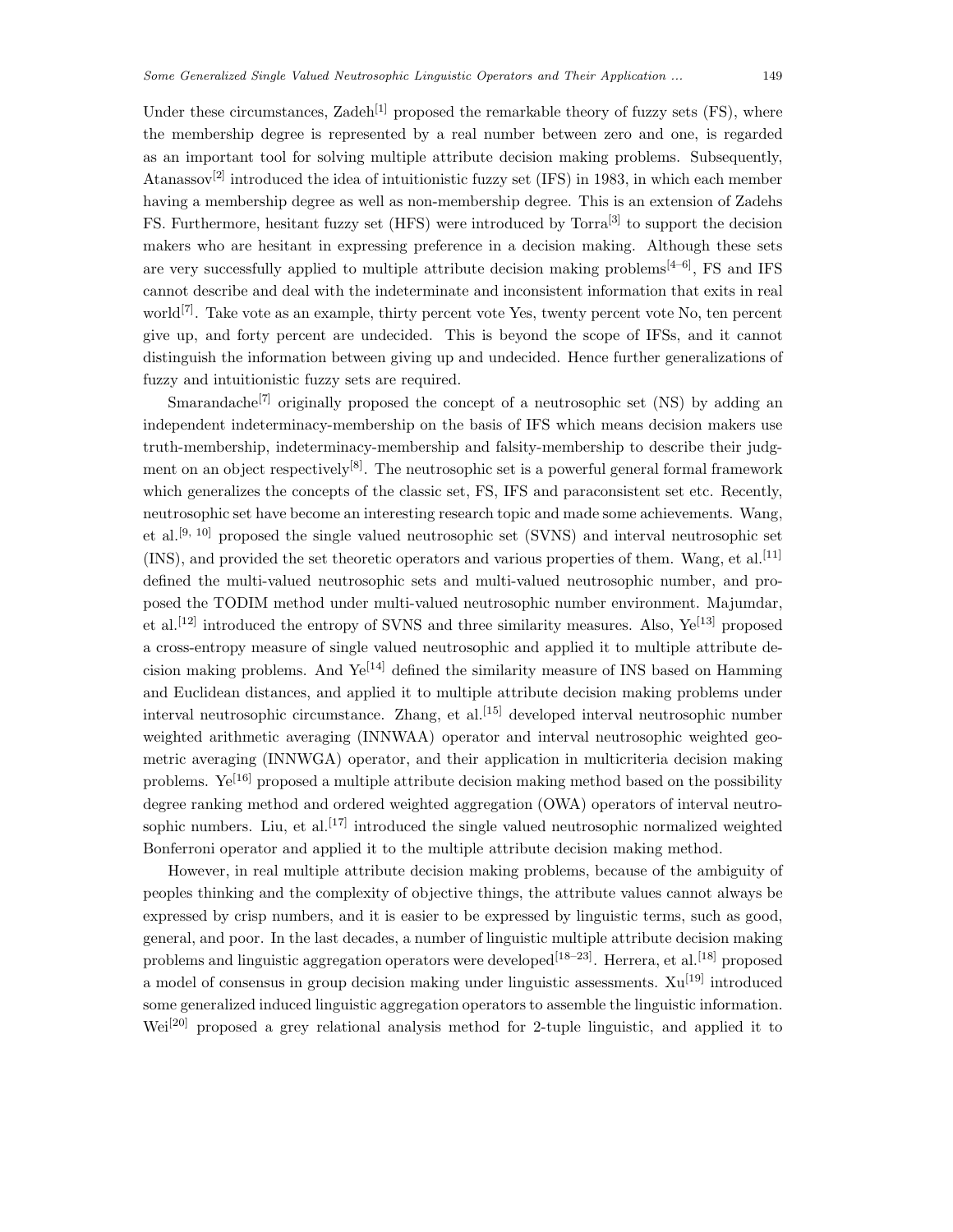multiple attribute group decision making with incomplete weight information. Wang, et al.<sup>[21]</sup> proposed the concept of the intuitionistic linguistic set, the intuitionistic linguistic number, and the intuitionistic two-semantic. Wang, et al.<sup>[22, 23]</sup> introduced some intuitionistic linguistic aggregation operators, and applied these operators to solve decision making problems.

In order to make full use of the merits of the single valued neutrosophic set and linguistic term set,  $Ye^{[24]}$  introduced the concept of a single valued neutrosophic linguistic set, and define basic operational relations. Motived by the above literature, this paper proposed a multiple attribute group decision making method based on generalized single valued neutrosophic linguistic operators. This paper is structured as follows. The preliminaries are provided in Section 2. In Section 3, three generalized single valued neutrosophic linguistic operators are introduced, including the generalized single valued neutrosophic linguistic weighted averaging (GSVNLWA) operator, the generalized single valued neutrosophic linguistic ordered weighted averaging (GSVNLOWA) operator and the generalized single valued neutrosophic linguistic hybrid averaging (GSVNLHA) operator. In Section 4, a multiple attribute group decision making method based on entropy of neutrosophic linguistic sets and generalized single valued neutrosophic linguistic operators is proposed. An illustrative example is presented to demonstrate the application of the proposed method in Section 5. Section 6 is the conclusion.

# **2 Preliminaries**

This section briefly reviewed the concept of the neutrosophic set (NS), the single valued neutrosophic set (SVNS), the linguistic term set (LS) and the single valued neutrosophic linguistic set (SVNLS), then defined the distance between single valued neutrosophic linguistic numbers (SVNLNs) and the entropy of single valued neutrosophic linguistic sets, which will be used in the rest of the paper.

### **2.1 The Neutrosophic Set and the Single Valued Neutrosophic Set**

**Definition 1** (see [9]) Let X be a space of points (objects), with a generic element in X denoted by x. A neutrosophic set A in X is characterized by a truth-membership function  $T_A(x)$ , an indeterminacy-membership function  $I_A(x)$ , a falsity-membership function  $F_A(x)$ . The function  $F_A(x)$ ,  $I_A(x)$  and  $F_A(x)$  are real standard or nonstandard subsets of  $]0^-, 1^+[$ , i.e.,  $T_A(x): X \to [0^-, 1^+]$ ,  $I_A(x): X \to [0^-, 1^+]$ , and  $F_A(x): X \to [0^-, 1^+]$ . Therefore, the sum of  $T_A(x)$ ,  $I_A(x)$  and  $F_A(x)$  satisfies the condition  $0^- \leq \sup T_A(x) + \sup I_A(x) + \sup F_A(x) \leq 3^+$ .

**Definition 2** (see [11]) Let X be a space of points (objects) with generic elements in X denoted by x. A simple valued neutrosophic set A in X is characterized by a truth-membership function  $T_A(x)$ , an indeterminacy-membership function  $I_A(x)$ , a falsity-membership function  $F_A(x)$ , where  $T_A(x) \in [0,1], I_A(x) \in [0,1], F_A(x) \in [0,1]$  for each point x in X. Then, a simple valued neutrosophic set  $A$  can be expressed as:

$$
A = \{ \langle x, T_A(x), I_A(x), F_A(x) \rangle \mid x \in X \}.
$$

Thus, the simple valued neutrosophic set satisfies the condition  $0 \leq T_A(x) + I_A(x) + F_A(x) \leq$ 3.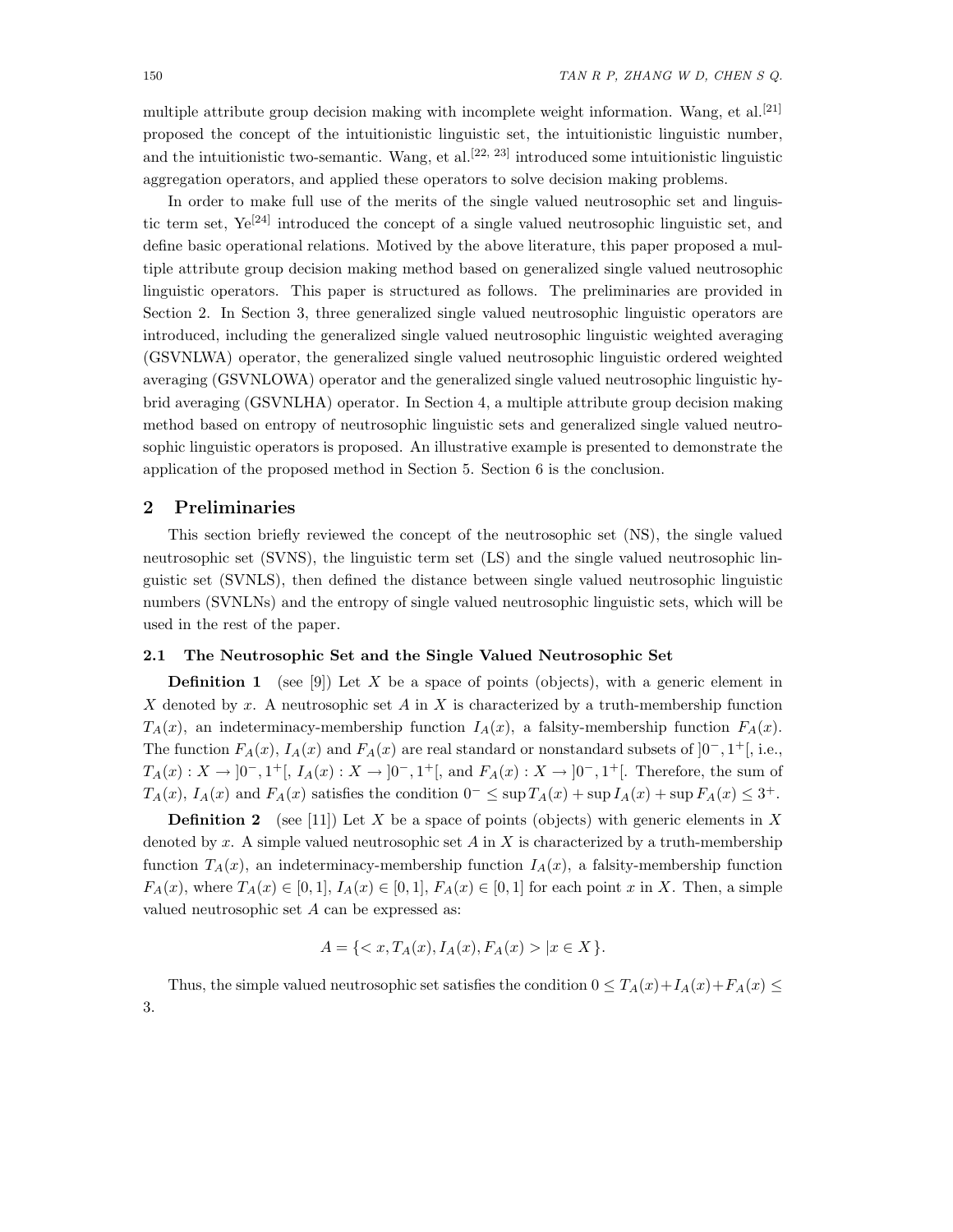#### **2.2 The Linguistic Term Set**

**Definition 3** (see [25, 26]) Let  $S = \{s_\theta | \theta = 0, 1, \dots, \tau\}$  be a finite and totally ordered discrete term set, where  $\tau$  is the even value and  $s_{\theta}$  represents a possible value for a linguistic variable. For example, when  $\tau = 8$ , a set S could be given as follows:

 $S = \{s_0, s_1, s_2, s_3, s_4, s_5, s_6, s_7, s_8\}$ 

 $=$  {extremely poor, very poor, poor, slightly poor,

fair, slightly good, good, very good, extremely good}.

- In these cases, it is usually required that there exist the following<sup>[25, 26]</sup>:
- 1) A negation operator:  $Neg(s_i) = s_{\tau-i}$ ,
- 2) The set is ordered:  $s_i \leq s_j$  if and only if  $i \leq j$ ,
- 3) Maximum operator:  $\max(s_i, s_j) = s_i$ , if  $i \geq j$ ,
- 4) Minimum operator:  $\min(s_i, s_j) = s_i$ , if  $i \leq j$ .

In order to preserve all the given information,  $Xu^{[26]}$  extended the discrete term set S to a continuous term set  $\bar{S} = \{s_\theta | \theta \in [0, q] \}$ , where, if  $s_\theta \in S$ , then we call  $s_\theta$  the original term, otherwise, we call  $s_{\theta}$  the virtual term. In general, the decision maker uses the original linguistic terms to evaluate alternatives, and the virtual linguistic terms can only appear in the actual calculation[25].

Consider two linguistic terms  $s_{\alpha}, s_{\beta} \in \overline{S}$ ,  $\mu > 0$ , the operations are defined as follows<sup>[26]</sup>:

1)  $s_{\alpha} \oplus s_{\beta} = s_{\alpha+\beta},$ 2)  $\mu s_{\alpha} = s_{\mu \alpha}$ , 3)  $s_{\alpha}/s_{\beta} = s_{\alpha/\beta}$ .

#### **2.3 The Single Valued Neutrosophic Linguistic Set**

**Definition 4** (see [24]) Let X be a finite universal set. A single valued neutrosophic linguistic set (SVNLS) in  $X$  is defined as follows:

$$
A = \{ \langle x, [s_{\theta(x)}, (T_A(x), I_A(x), F_A(x))] \rangle \mid x \in X \},\
$$

where  $s_{\theta(x)} \in S$ ,  $T_A(x) \in [0,1]$ ,  $I_A(x) \in [0,1]$ , and  $F_A(x) \in [0,1]$ , with the condition  $0 \leq T_A(x) + I_A(x) + F_A(x) \leq 3$  for any  $x \in X$ . The functions  $T_A(x)$ ,  $I_A(x)$  and  $F_A(x)$ represent, respectively, the truth-membership degree, the indeterminacy-membership degree, and the falsity-membership degree of the element x in X to the linguistic variable  $s_{\theta(x)}$ .

For convenience, we can use  $a_1 = \langle s_{\theta(a_1)}(T(a_1), I(a_1), F(a_1)) \rangle$  to represent an element in a single valued neutrosophic linguistic set (SVNLS) and call it a single valued neutrosophic linguistic number (SVNLN).

**Definition 5** (see [24]) Let  $a_1 = \langle s_{\theta(a_1)},(T(a_1), I(a_1), F(a_1)) \rangle$  and  $a_2 = \langle s_{\theta(a_2)},(T(a_2),$  $I(a_2), F(a_2)$  > be two SVNLNs and  $\lambda \geq 0$ , then the operations of SVNLNs are defined as follows:

1)  $\lambda a_1 = \langle s_{\lambda \theta(a_1)}, (1 - (1 - T(a_1))^{\lambda}, I^{\lambda}(a_1), F^{\lambda}(a_1)) \rangle,$ 2)  $a_1^{\lambda} = \langle s_{\theta^{\lambda}(a_1)}, (T^{\lambda}(a_1), 1 - (1 - I(a_1))^{\lambda}, 1 - (1 - F(a_1))^{\lambda}) \rangle,$ 3)  $a_1 \oplus a_2 = \langle s_{\theta(a_1) + \theta(a_2)}, (T(a_1) + T(a_2) - T(a_1)T(a_2), I(a_1)I(a_2), F(a_1)F(a_2) \rangle$ 4)  $a_1 \otimes a_2 = \langle s_{\theta(a_1) \times \theta(a_2)}, (T(a_1)T(a_2), I(a_1) + I(a_2) - I(a_1)I(a_2), F(a_1) + F(a_2) - F(a_1)F(a_2) \rangle.$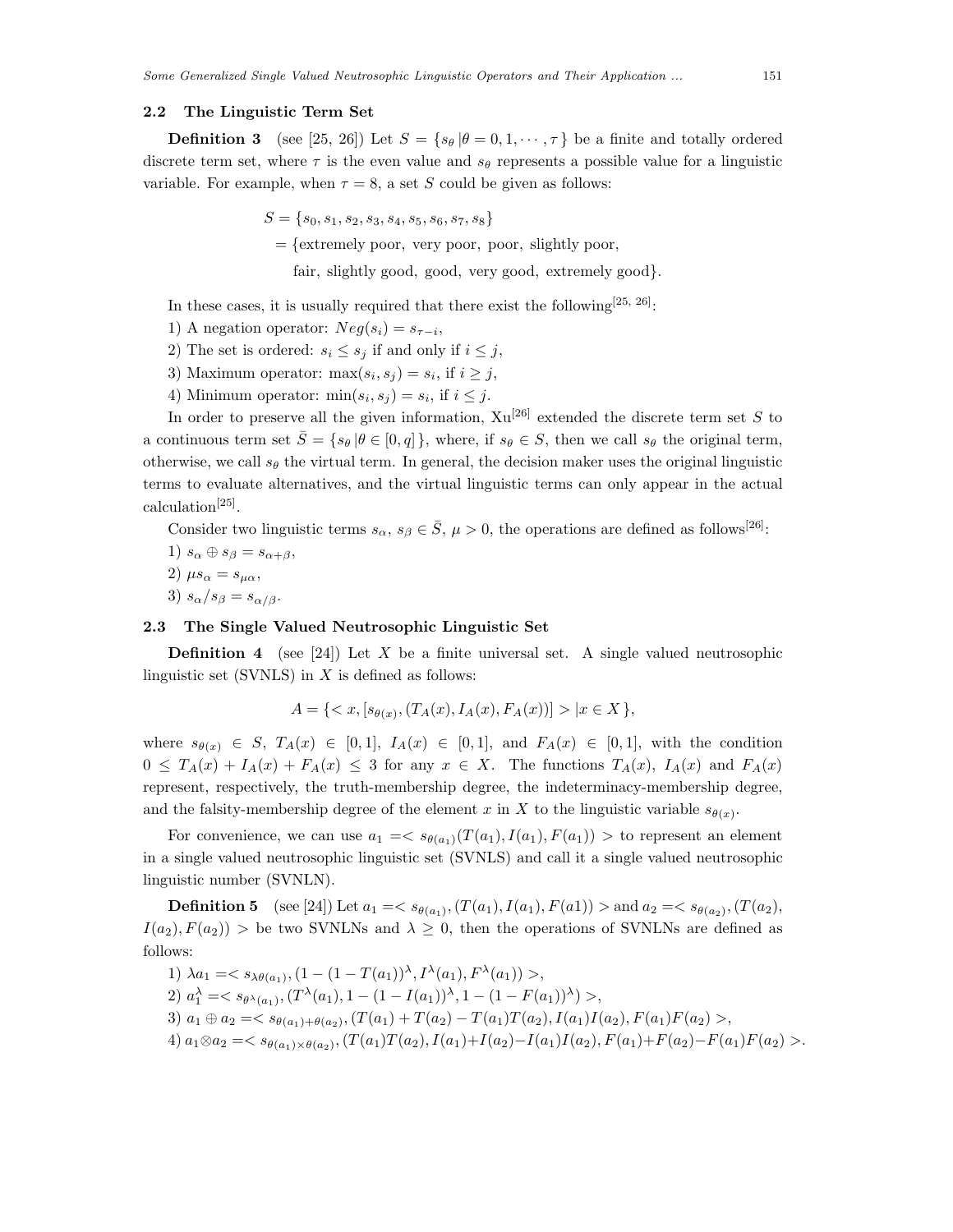Furthermore, for any two SVNLNs

$$
a_1 = \langle s_{\theta(a_1)}, (T(a_1), I(a_1), F(a_1)) \rangle, \quad a_2 = \langle s_{\theta(a_2)}(T(a_2), I(a_2), F(a_2)) \rangle,
$$

and any real numbers  $\lambda$ ,  $\lambda_1 \geq 0$ ,  $\lambda_2 \geq 0$ , then, there are the following properties:

1)  $a_1 \oplus a_2 = a_2 \oplus a_1$ , 2)  $a_1 \otimes a_2 = a_2 \otimes a_1$ , 3)  $\lambda(a_1 \oplus a_2) = \lambda a_1 \oplus \lambda a_2$ 4)  $\lambda_1a_1 \oplus \lambda_2a_1 = (\lambda_1 + \lambda_2)a_1$ , 5)  $a_1^{\lambda_1} \otimes a_1^{\lambda_2} = a_1^{\lambda_1 + \lambda_2},$ 6)  $a_1^{\lambda_1} \otimes a_2^{\lambda_1} = (a_1 \otimes a_2)^{\lambda_1}.$ 

**Definition 6** Let  $a_1 = \langle s_{\theta(a_1)}, (T(a_1), I(a_1), F(a_1)) \rangle$  and  $a_2 = \langle s_{\theta(a_2)} (T(a_2), I(a_2), F(a_2)) \rangle$ be two SVNLNs, then the normalized Hamming distance measure between  $a_1$  and  $a_2$  is define as

$$
D(a_1, a_2)
$$
  
=  $\frac{1}{3 \times \tau}(|\theta(a_1)T(a_1) - \theta(a_2)T(a_2)| + |\theta(a_1)T(a_1) - \theta(a_2)T(a_2)| + |\theta(a_1)T(a_1) - \theta(a_2)T(a_2)|$ .

**Definition 7** (see [12]) Let  $a_1 = \langle s_{\theta(a_1)}, (T(a_1), I(a_1), F(a_1)) \rangle$  and  $a_2 = \langle s_{\theta(a_2)}, (T(a_2),$  $I(a_2), F(a_2)$  > be two SVNLNs, then the similarity measure based on Hamming distance between  $a_1$  and  $a_2$  is define as:

$$
S(a_1, a_2) = \frac{1}{1 + D(a_1, a_2)}.
$$

### **2.4 Entropy of Single Valued Neutrosophic Linguistic Set**

The entropy of SVNLS was defined to determine the attribute weights based on the intuitionistic fuzzy entropy proposed by literature [27].

**Definition 8** Let  $X = (x_1, x_2, \dots, x_n)$  be a finite universal set. A SVNLS in X is  $A = \{ \leq \}$  $x, [s_{\theta(x)},(T_A(x), I_A(x), F_A(x))] > |x \in X\},\$  then the entropy of SVNLS is define as follows:

$$
E(A) = 1 - \frac{1}{n} \sum_{x_i \in X} \left( \left( T_A(x_i) + F_A(x_i) \right) \cdot \left| I_A(x_i) - I_{A^c}(x_i) \right| \right) \frac{\theta(x_i)}{\tau}.
$$

In the evaluation matrix of SVNLS  $F(a_{ij})$ , here  $a_{ij}$  represents the evaluation of alternative  $x_1$  with respect to an attribute  $c_i$ , the entropy of attribute weights can be calculated based on formula  $E(A)$ . The entropy value represents the uncertainty of attribute value, with the greater of entropy value, the attribute value will be more uncertainty. Then weights can be derived from the following formula:

$$
\omega_j = \frac{1 - E(x_j)}{\sum_j^n (1 - E(x_j))}.
$$

## **3 The Generalized Single Valued Neutrosophic Linguistic Operators**

Based on the generalized intuitionistic fuzzy operators proposed by the literature [28] and Definition 5, three generalized single valued neutrosophic linguistic operators were introduced in the following section.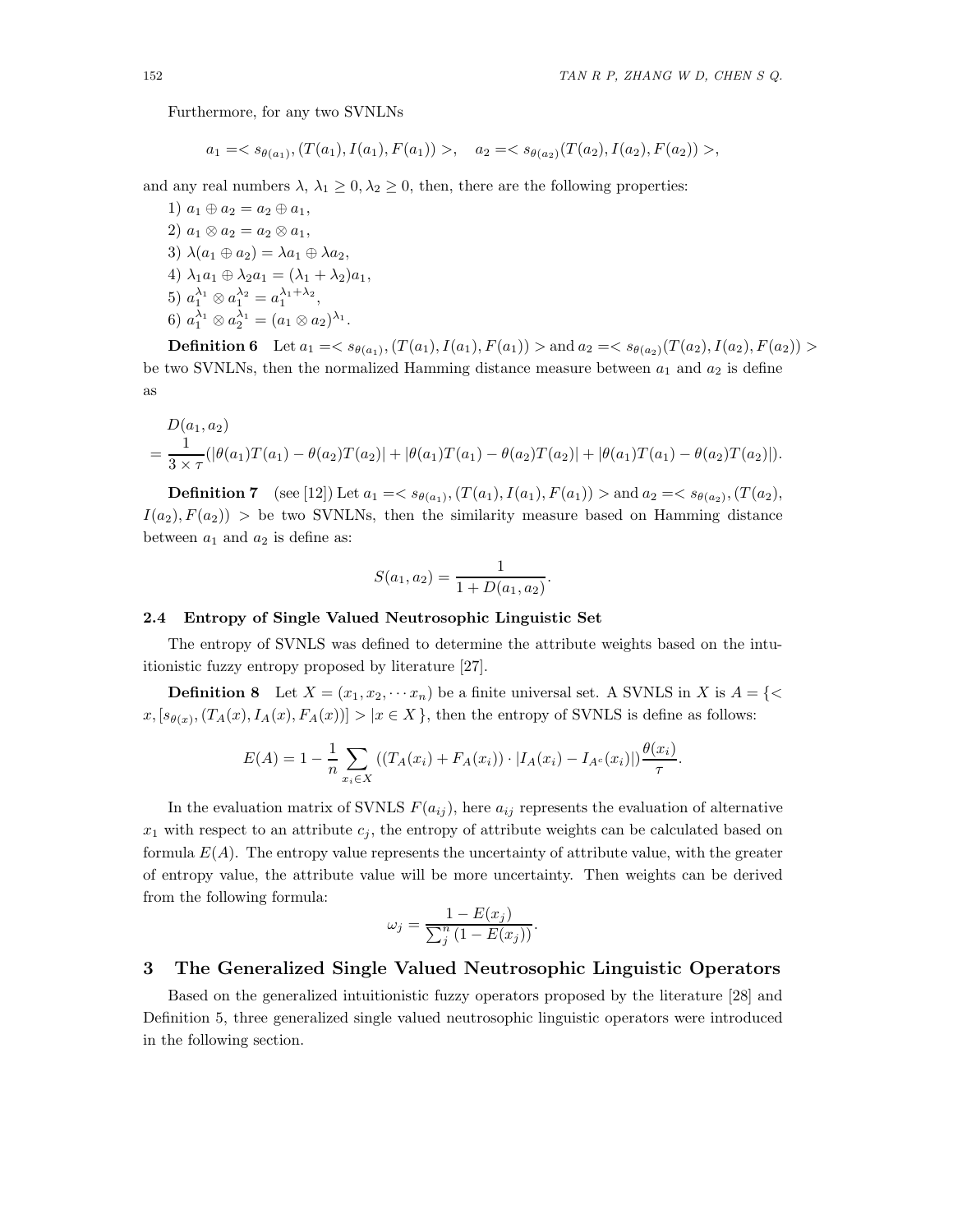**Definition 9** Generalized single valued neutrosophic linguistic weighted averaging (GSV-NLWA) operator

Let  $a_j = \langle s_{\theta(a_i)},(T(a_j), I(a_j), F(a_j)) \rangle$   $(j = 1, 2, \dots, n)$  be a collection of SVNLNs, and GSVNLWA:  $\Omega^n \to \Omega$ , if

GSVNLWA
$$
(a_1, a_2, \dots, a_n) = (\omega_1 a_1^{\lambda} + \omega_2 a_2^{\lambda} + \dots + \omega_n a_n^{\lambda})^{1/\lambda} = \left(\sum_{j=1}^n \omega_j a_j^{\lambda}\right)^{1/\lambda}.
$$
 (1)

Then the function GSVNLWA is called a GSVNLWA operator, where  $s_{\theta} \in S$  is a linguistic variable,  $\lambda > 0$ ,  $\omega = (\omega_1, \omega_2, \cdots, \omega_n)^T$  is a weight vector associated with the GSVNLWA operator, with  $\omega_j \in [0,1]$ , and  $\sum_{j=1}^n \omega_j = 1$ .

**Theorem 1** Let  $a_j = \langle s_{\theta(a_j)}, (T(a_j), I(a_j), F(a_j)) \rangle$   $(j = 1, 2, \dots, n)$  be a collection of *SVNLNs, then their aggregated value by using the* GSV NLW A *also an SVNLN, and*

GSVNLWA
$$
(a_1, a_2, \dots, a_n)
$$
  
\n
$$
= \left\langle s_{\left(\sum_{j=1}^n \omega_j \theta^{\lambda}(a_j)\right)^{1/\lambda}}, \left( \left(1 - \prod_{j=1}^n (1 - T^{\lambda}(a_j))^{\omega_j}\right)^{1/\lambda}, \right.\right.
$$
\n
$$
1 - \left(1 - \prod_{j=1}^n (1 - (1 - I(a_j))^{\lambda})^{\omega_j}\right)^{1/\lambda}, 1 - \left(1 - \prod_{j=1}^n (1 - (1 - F(a_j))^{\lambda})^{\omega_j}\right)^{1/\lambda}\right), \quad (2)
$$

where  $\lambda > 0$ ,  $\omega = (\omega_1, \omega_2, \cdots, \omega_n)^T$  *is a weight vector associated with the GSVNLWA operator*, *with*  $\omega_j \in [0,1]$  *and*  $\sum_{j=1}^n \omega_j = 1$ *.* 

The parameter  $\lambda$  plays a regulatory role during the information aggregation process. When the parameter  $\lambda$  was set to a special number, the GSVNLWA operator can be reduced.

For example, when  $\lambda = 1$ , then,

$$
GSVNLWA(a_1, a_2, \cdots a_n)
$$
  
=  $\left\langle s_{\sum_{j=1}^n \omega_j \theta(a_j)}, \left(1 - \prod_{j=1}^n (1 - T(a_j))^{\omega_j}\right), \prod_{j=1}^n I^{\omega_j}(a_j), \prod_{j=1}^n F^{\omega_j}(a_j)\right\rangle.$  (3)

*Proof* The Equation (2) can be derived from Equation (1) using Definition 5 in Section 2.3. In the following, we first prove

$$
\omega_1 a_1^{\lambda} + \omega_2 a_2^{\lambda} + \dots + \omega_n a_n^{\lambda}
$$
  
=  $\left\langle s_{\sum_{j=1}^n \omega_j \theta^{\lambda}(a_j)}, \left(1 - \prod_{j=1}^n (1 - T^{\lambda}(a_j))^{\omega_j}, \prod_{j=1}^n (1 - (1 - I(a_j))^{\lambda})^{\omega_j}\right)\right\rangle,$  (4)

by using mathematical induction on  $n$ .

1) For  $n = 2$ : Since

$$
a_1^{\lambda} = \langle s_{\theta^{\lambda}(a_1)}, (T^{\lambda}(a_1), 1 - (1 - I(a_1))^{\lambda}, 1 - (1 - I(a_1))^{\lambda}) \rangle,
$$
  

$$
a_2^{\lambda} = \langle s_{\theta^{\lambda}(a_2)}, (T^{\lambda}(a_2), 1 - (1 - I(a_2))^{\lambda}, 1 - (1 - I(a_2))^{\lambda}) \rangle,
$$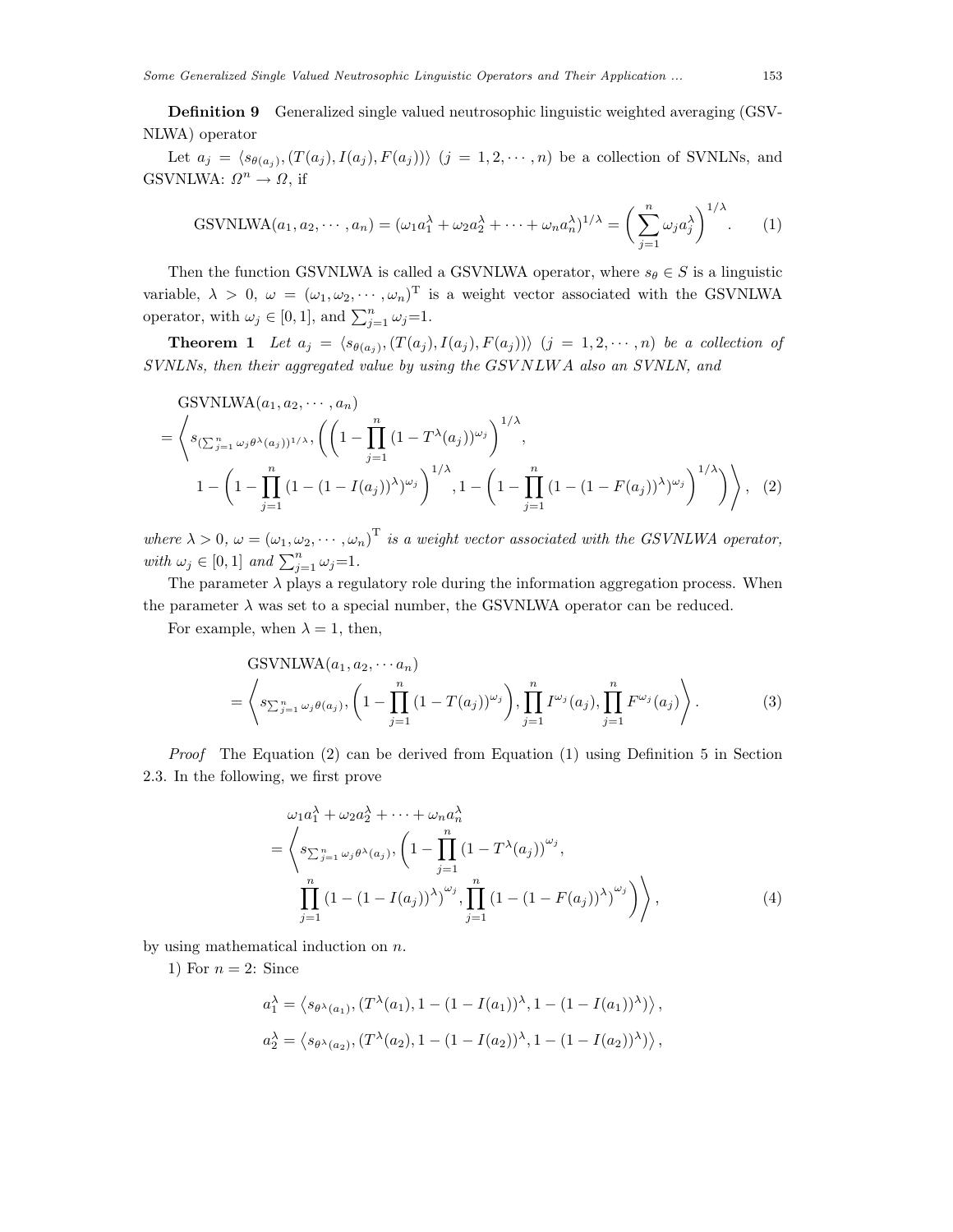then

$$
\omega_1 a_1^{\lambda} + \omega_2 a_2^{\lambda}
$$
\n
$$
= \left\langle s_{\sum_{j=1}^2 \omega_j \theta^{\lambda}(a_j)}, 1 - \prod_{j=1}^2 (1 - T^{\lambda}(a_j))^{\omega_j}, \prod_{j=1}^2 (1 - (1 - I(a_j))^{\lambda})^{\omega_j} \right\rangle.
$$
\n
$$
\sum_{j=1}^2 (1 - (1 - I(a_j))^{\lambda})^{\omega_j}, \prod_{j=1}^2 (1 - (1 - F(a_j))^{\lambda})^{\omega_j} \right\rangle.
$$

2) If Equation (4) holds for  $n = k$ , that is,

$$
\omega_1 a_1^{\lambda} + \omega_2 a_2^{\lambda} + \dots + \omega_k a_k^{\lambda}
$$
  
=  $\left\langle s_{\sum_{j=1}^k \omega_j \theta^{\lambda}(a_j)}, \left(1 - \prod_{j=1}^k (1 - T^{\lambda}(a_j))^{\omega_j}, \prod_{j=1}^k (1 - (1 - I(a_j))^{\lambda})^{\omega_j}\right)\right\rangle,$   

$$
\prod_{j=1}^k (1 - (1 - I(a_j))^{\lambda})^{\omega_j}, \prod_{j=1}^k (1 - (1 - F(a_j))^{\lambda})^{\omega_j}\right\rangle,
$$

then, when  $n = k + 1$ , by the operational laws in Definition 5,

$$
\omega_{1}a_{1}^{\lambda} + \omega_{2}a_{2}^{\lambda} + \cdots + \omega_{k+1}a_{k+1}^{\lambda}
$$
\n
$$
= \left\langle s_{\sum_{j=1}^{k} \omega_{j}\theta^{\lambda}(a_{j})}, \left(1 - \prod_{j=1}^{k} (1 - T^{\lambda}(a_{j}))^{\omega_{j}}, \prod_{j=1}^{k} (1 - (1 - I(a_{j}))^{\lambda})^{\omega_{j}}, \prod_{j=1}^{k} (1 - (1 - F(a_{j}))^{\lambda})^{\omega_{j}}\right)\right\rangle
$$
\n
$$
+ \left\langle s_{\omega_{k+1}\theta^{\lambda}(a_{k+1})}, (1 - (1 - T^{\lambda}(a_{k+1}))^{\omega_{k+1}}, (1 - (1 - I(a_{k+1}))^{\lambda})^{\omega_{k+1}}, (1 - (1 - I(a_{k+1}))^{\lambda})^{\omega_{k+1}}, \prod_{j=1}^{k+1} (1 - (1 - F(a_{j}))^{\lambda})^{\omega_{j}}, \prod_{j=1}^{k+1} (1 - (1 - F(a_{j}))^{\lambda})^{\omega_{j}}, \prod_{j=1}^{k+1} (1 - (1 - F(a_{j}))^{\lambda})^{\omega_{j}}\right\rangle,
$$

i.e., Equation (4) holds for  $n = k + 1$ . Thus, Equation (4) holds for all n. Then

GSVNLWA
$$
(a_1, a_2, \dots, a_n)
$$
  
\n
$$
= (\omega_1 a_1^{\lambda} + \omega_2 a_2^{\lambda} + \dots + \omega_n a_n^{\lambda})^{1/\lambda}
$$
\n
$$
= \left( \left\langle s_{\sum_{j=1}^{k+1} \omega_j \theta^{\lambda}(a_j)}, \left(1 - \prod_{j=1}^{k+1} (1 - T^{\lambda}(a_j))^{\omega_j}, \prod_{j=1}^{k+1} (1 - (1 - I(a_j))^{\lambda})^{\omega_j}, \prod_{j=1}^{k+1} (1 - (1 - F(a_j))^{\lambda})^{\omega_j} \right) \right\rangle^{1/\lambda}
$$
\n
$$
= \left\langle s_{(\sum_{j=1}^{n} \omega_j \theta^{\lambda}(a_j))^{1/\lambda}}, \left( \left(1 - \prod_{j=1}^{n} (1 - T^{\lambda}(a_j))^{\omega_j} \right)^{1/\lambda}, \right. \right)
$$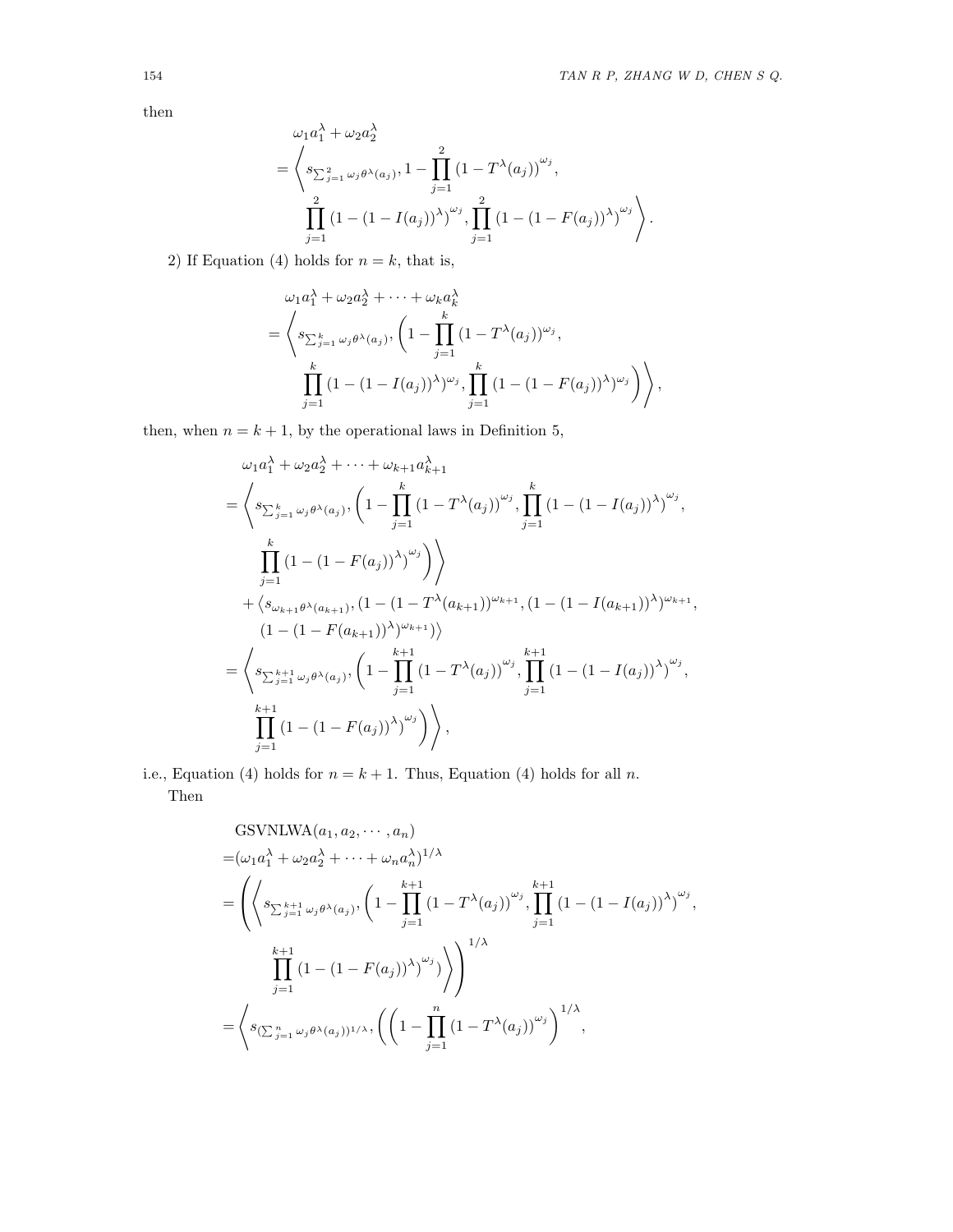$$
1 - \left(1 - \prod_{j=1}^{n} (1 - (1 - I(a_j))^{\lambda})^{\omega_j}\right)^{1/\lambda},
$$
  

$$
1 - \left(1 - \prod_{j=1}^{n} (1 - (1 - F(a_j))^{\lambda})^{\omega_j}\right)^{1/\lambda})
$$

**Theorem 2** (Idempotency) Let  $a_j = \langle s_{\theta(a_j)}, (T(a_j), I(a_j), F(a_j)) \rangle$  (j = 1, 2,  $\dots$ , n) be *a collection of SVNLNs, where*  $\lambda > 0$ ,  $\omega = (\omega_1, \omega_2, \cdots, \omega_n)^T$  *is a weight vector associated with the GSVNLWA operator, with*  $\omega_j \in [0, 1]$ *, and*  $\sum_{j=1}^n \omega_j = 1$ *, if*  $a_j (j = 1, 2, \dots, n)$  *is equal, i.e.,*  $a_j = a \text{ for } j = 1, 2, \cdots, n, \text{ then } GSVNLWA(a_1, a_2, \cdots, a_n) = a.$ 

*Proof* By Definition 5, we have

$$
GSVNLWA(a_1, a_2, \cdots, a_n) = (\omega_1 a_1^{\lambda} + \omega_2 a_2^{\lambda} + \cdots + \omega_n a_n^{\lambda})^{1/\lambda}
$$
  
=  $(\omega_1 a^{\lambda} + \omega_2 a^{\lambda} + \cdots + \omega_n a^{\lambda})^{1/\lambda}$   
=  $((\omega_1 + \omega_2 + \cdots + \omega_n)a^{\lambda})^{1/\lambda}$   
=  $\left(\left(\sum_{j=1}^n \omega_j\right)a^{\lambda}\right)^{1/\lambda} = a.$ 

**Theorem 3** (Boundedness) Let  $a_j = \langle s_{\theta(a_j)}, (T(a_j), I(a_j), F(a_j)) \rangle$   $(j = 1, 2, \dots, n)$  be *a collection of SVNLNs, where*  $\lambda > 0$ ,  $\omega = (\omega_1, \omega_2, \cdots, \omega_n)^T$  *is a weight vector associated with the GSVNLWA operator, with*  $\omega_j \in [0, 1]$ *, and*  $\sum_{j=1}^n \omega_j = 1$ *, and let*  $a_{\min} = \min(a_1, a_2, \dots, a_n)$ *,*  $a_{\text{max}} = \max(a_1, a_2, \cdots, a_n), \text{ then}$ 

$$
a_{\min} \le \text{GSVNLWA}(a_1, a_2, \cdots, a_n) \le a_{\max}.\tag{5}
$$

*Proof* Since  $a_{\min} = \min(a_1, a_2, \cdots, a_n)$  and  $a_{\max} = \max(a_1, a_2, \cdots, a_n)$ , then

$$
a_{\min} \le a_j \le a_{\max},
$$
  
\n
$$
a_{\min}^{\lambda} \le a_j^{\lambda} \le a_{\max}^{\lambda},
$$
  
\n
$$
\sum_{j=1}^n \omega_j a_{\min}^{\lambda} \le \sum_{j=1}^n \omega_j a_j^{\lambda} \le \sum_{j=1}^n \omega_j a_{\max}^{\lambda},
$$
  
\n
$$
a_{\min}^{\lambda} \le \sum_{j=1}^n \omega_j a_j^{\lambda} \le a_{\max}^{\lambda},
$$
  
\n
$$
(a_{\min}^{\lambda})^{1/\lambda} \le \left(\sum_{j=1}^n \omega_j a_j^{\lambda}\right)^{1/\lambda} \le (a_{\max}^{\lambda})^{1/\lambda},
$$
  
\n
$$
a_{\min} \le \text{GSVNLWA}(a_1, a_2, \dots, a_n) \le a_{\max}.
$$

Thus, Equation (5) always holds.

**Theorem 4** (Monotonity) Let  $a_j = \langle s_{\theta(a_j)}, (T(a_j), I(a_j), F(a_j)) \rangle$   $(j = 1, 2, \dots, n)$  be a *collection of SVNLNs, where*  $\lambda > 0$ ,  $\omega = (\omega_1, \omega_2, \cdots, \omega_n)^T$  *is a weight vector associated with the GSVNLWA operator, with*  $\omega_j \in [0,1]$ *, and*  $\sum_{j=1}^n \omega_j = 1$ *, and if*  $a_j \leq a_j^*$ *, then* 

$$
GSVNLWA(a_1, a_2, \cdots, a_n) \leq GSVNLWA(a_1^*, a_2^*, \cdots, a_n^*).
$$
\n
$$
(6)
$$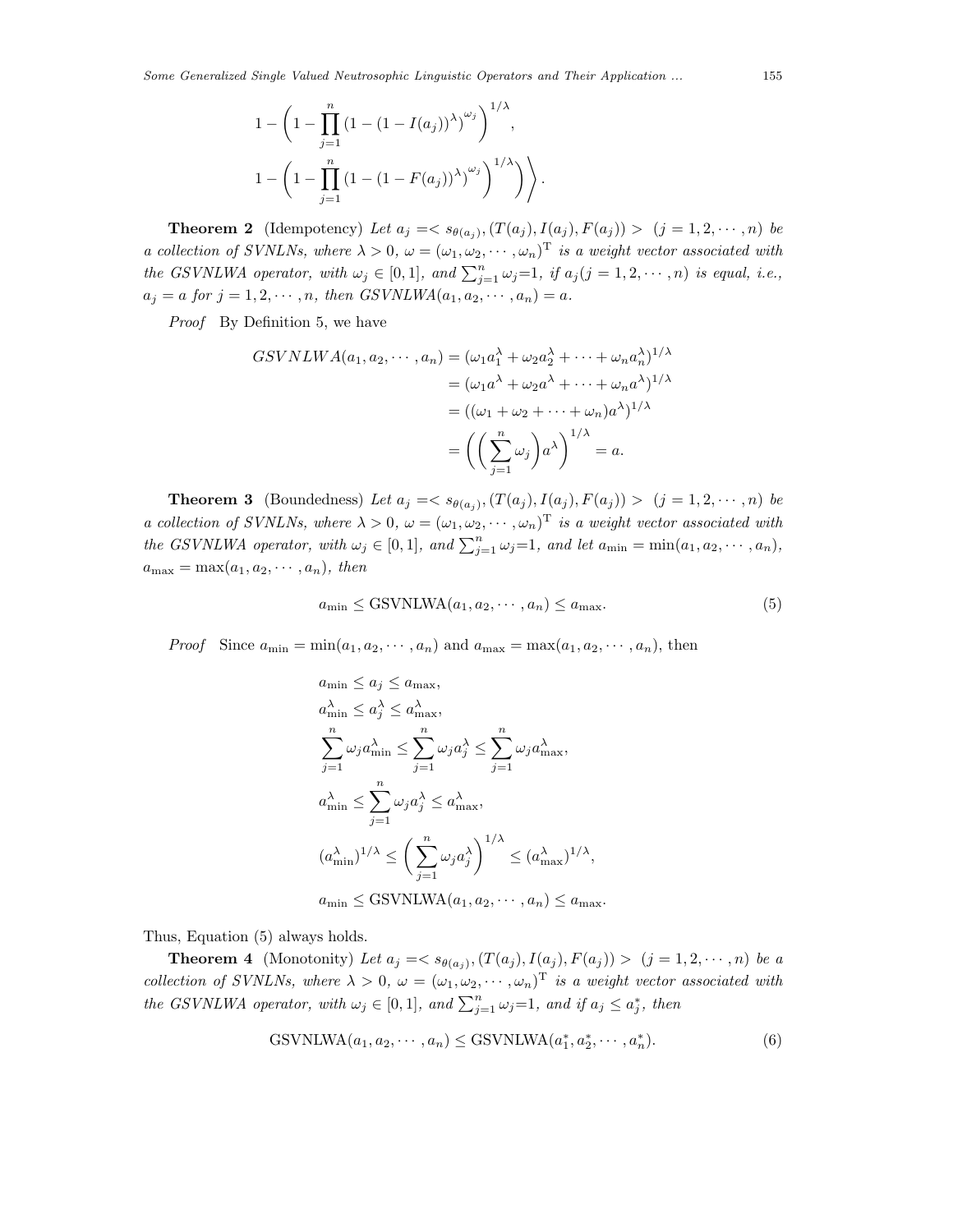*Proof* Since  $a_j \leq a_j^*$ , then

$$
a_j^{\lambda} \le (a_j^*)^{\lambda},
$$
  
\n
$$
\sum_{j=1}^n \omega_j a_j^{\lambda} \le \sum_{j=1}^n \omega_j (a_j^*)^{\lambda},
$$
  
\n
$$
\left(\sum_{j=1}^n \omega_j a_j^{\lambda}\right)^{1/\lambda} \le \left(\sum_{j=1}^n \omega_j (a_j^*)^{\lambda}\right)^{1/\lambda},
$$
  
\nGSVNLWA $(a_1, a_2, \dots, a_n) \le$ GSVNLWA $(a_1^*, a_2^*, \dots, a_n^*).$ 

Thus, Equation (6) always holds.

**Definition 10** Generalized single valued neutrosophic linguistic ordered weighted averaging (GSVNLOWA) operator

Let  $a_j = \langle s_{\theta(a_j)},(T(a_j), I(a_j), F(a_j)) \rangle$   $(j = 1, 2, \dots, n)$  be a collection of SVNLNs, and GSVNLOWA:  $\Omega^n \to \Omega$ , if

GSVNLOWA
$$
(a_1, a_2, \cdots, a_n)
$$
 =  $\left(\sum_{j=1}^n w_j a_{\sigma(j)}^{\lambda}\right)^{1/\lambda}$ , (7)

where  $s_{\theta} \in S$  is a linguistic variable,  $\lambda > 0$ ,  $w = (w_1, w_2, \dots, w_n)$ <sup>T</sup> is an associated weight vector such that  $w_j \in [0,1], j = 1, 2, \dots, n$ , and  $\sum_{j=1}^n w_j = 1$ ,  $a_{\sigma(j)}$  is the j<sup>th</sup> largest of  $a_j$ ,  $(\sigma(1), \sigma(2), \cdots, \sigma(n))$  is a permutation of  $(1, 2, \cdots, n)$ , with the condition  $a_{\sigma(j-1)} \ge a_{\sigma(j)}$ , then the function GSVNLOWA is called a GSVNLOWA operator.

**Theorem 5** Let  $a_j = \langle s_{\theta(a_j)}, (T(a_j), I(a_j), F(a_j)) \rangle$   $(j = 1, 2, \dots, n)$  be a collection of *SVNLNs, then their aggregated value by using the* GSV NLOW A *also an SVNLN, and*

$$
\begin{split} \n\text{GSVNLOWA}(a_1, a_2, \cdots, a_n) \\ \n&= \left\langle s_{\left(\sum_{j=1}^n \omega_j \theta^\lambda (a_{\sigma(j)})\right)^{1/\lambda}}, \left( \left(1 - \prod_{j=1}^n \left(1 - T^\lambda (a_{\sigma(j)})\right)^{w_j}\right)^{1/\lambda}, \right. \\ \n&1 - \left(1 - \prod_{j=1}^n \left(1 - \left(1 - I(a_{\sigma(j)})\right)^\lambda\right)^{w_j}\right)^{1/\lambda}, \n\end{split}
$$
\n
$$
1 - \left(1 - \prod_{j=1}^n \left(1 - \left(1 - F(a_{\sigma(j)})\right)^\lambda\right)^{w_j}\right)^{1/\lambda}\right), \tag{8}
$$

*where*  $\lambda > 0$ ,  $w = (w_1, w_2, \dots, w_n)^T$  *is an associated weight vector such that*  $w_j \in [0,1], j =$  $1, 2, \dots, n$ , and  $\sum_{j=1}^{n} w_j = 1$ ,  $a_{\sigma(j)}$  *is the jth largest of*  $a_j$ ,  $(\sigma(1), \sigma(2), \dots, \sigma(n))$  *is a permutation of*  $(1, 2, \dots, n)$ *, with the condition*  $a_{\sigma(i-1)} \ge a_{\sigma(i)}$ *.* 

The parameter  $\lambda$  plays a regulatory role during the information aggregation process. When the parameter  $\lambda$  was set to a special number, the GSVNLOWA operator can be reduced.

For example, when  $\lambda = 1$ , then,

GSVNLOWA
$$
(a_1, a_2, \dots, a_n)
$$
  
=  $\left\langle s_{\sum_{j=1}^n \omega_j \theta(a_{\sigma(j)})}, \left(1 - \prod_{j=1}^n (1 - T(a_{\sigma(j)}))^{w_j}, \prod_{j=1}^n (I(a_{\sigma(j)}))^{w_j}, \prod_{j=1}^n (F(a_{\sigma(j)}))^{w_j}\right)\right\rangle.$  (9)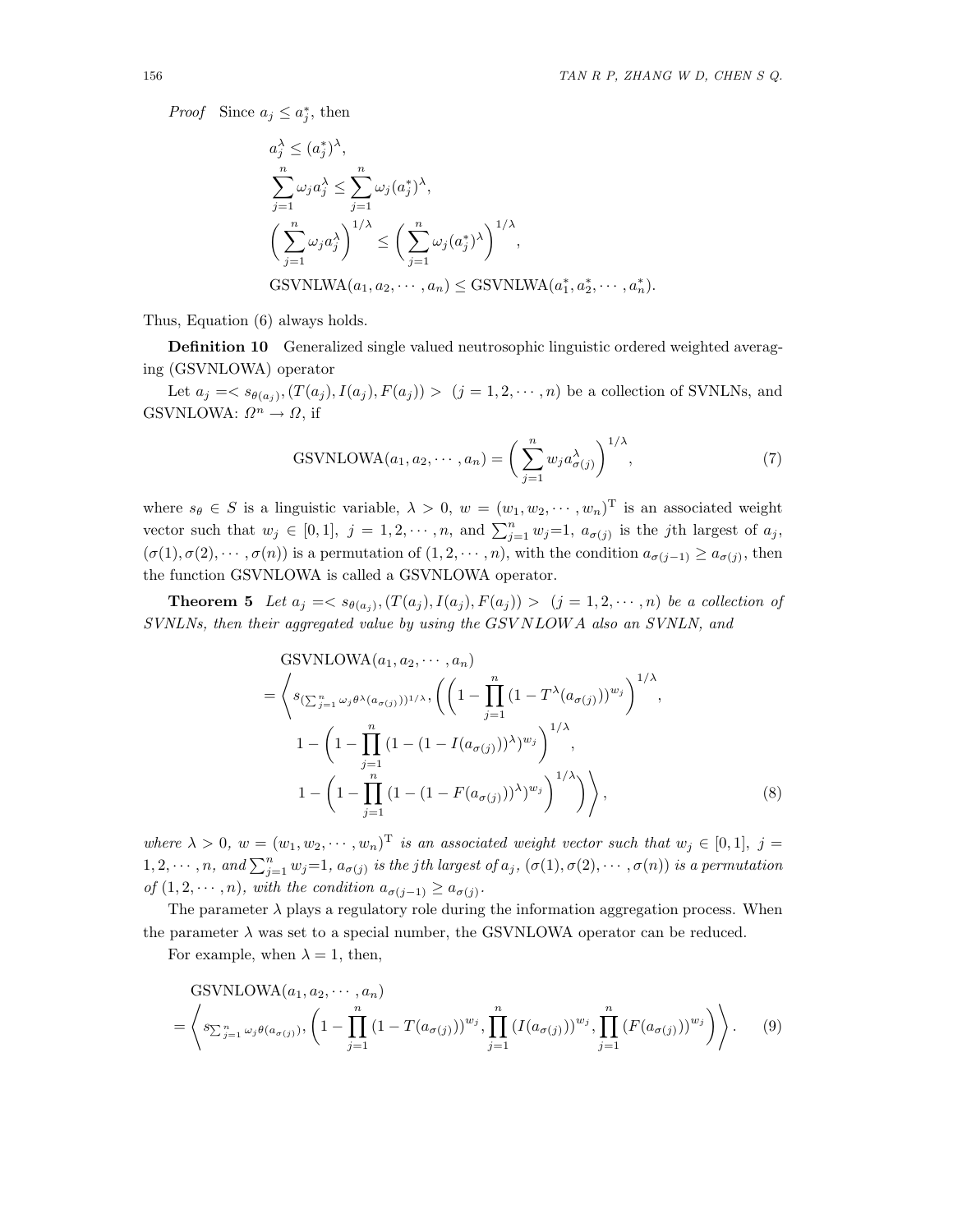The GSVNLOWA operator has some properties similar to those of the GSVNLWA operator.

**Definition 11** Generalized single valued neutrosophic linguistic hybrid averaging (GSVNL-HA) operators

Let  $a_j = \langle s_{\theta(a_j)},(T(a_j), I(a_j), F(a_j)) \rangle$   $(j = 1, 2, \dots, n)$  be a collection of SVNLNs, and GSVNLHA:  $\Omega^n \to \Omega$ , if

GSVNLHA
$$
(a_1, a_2, \cdots, a_n) = \left(\sum_{j=1}^n w_j \dot{a}_{\sigma(j)}^{\lambda}\right)^{1/\lambda},
$$
 (10)

where  $s_{\theta} \in S$  is a linguistic variable,  $\lambda > 0$ ,  $w = (w_1, w_2, \dots, w_n)$ <sup>T</sup> is an associated weight vector such that  $w_j \in [0,1], j = 1,2,\dots, n$ , and  $\sum_{j=1}^n w_j = 1$ ,  $\dot{a}_{\sigma(j)}$  is the j<sup>th</sup> largest of  $a_j (a_j = n \omega_j a_j j = 1, 2, \cdots, n), (\sigma(1), \sigma(2), \cdots, \sigma(n))$  is a permutation of  $(1, 2, \cdots, n)$ , with the condition  $\dot{a}_{\sigma(j-1)} \geq \dot{a}_{\sigma(j)}, \omega = (\omega_1, \omega_2, \cdots, \omega_n)^T$  is the weight vector of  $a_j (j = 1, 2, \cdots, n)$ with  $\omega_j \in [0, 1]$ , and  $\sum_{j=1}^n \omega_j = 1$  and n is the balancing coefficient, which plays a role of balance, then the function GSVNLHA is called a GSVNLHA operator.

**Theorem 6** Let  $a_j = \langle s_{\theta(a_j)}, (T(a_j), I(a_j), F(a_j)) \rangle$   $(j = 1, 2, \dots, n)$  be a collection of *SVNLNs, then their aggregated value by using the GSVNLHA also an SVNLN, and*

GSVNLHA
$$
(a_1, a_2, \dots, a_n)
$$
 =  $\left\langle s_{\left(\sum_{j=1}^n \omega_j \theta^\lambda(\dot{a}_{\sigma(j)})\right)^{1/\lambda}}, \left(\left(1 - \prod_{j=1}^n (1 - T^\lambda(\dot{a}_{\sigma(j)}))^{w_j}\right)^{1/\lambda}, 1 - \left(1 - \prod_{j=1}^n (1 - (1 - I(\dot{a}_{\sigma(j)}))^{\lambda})^{w_j}\right)^{1/\lambda}, 1 - \left(1 - \prod_{j=1}^n (1 - (1 - F(\dot{a}_{\sigma(j)}))^{\lambda})^{w_j}\right)^{1/\lambda}\right)\right\rangle,$  (11)

*where*  $\lambda > 0$ ,  $w = (w_1, w_2, \dots, w_n)^T$  *is an associated weight vector of GSVNLHA operator, with*  $w_j \in [0, 1], j = 1, 2, \cdots, n, \text{ and } \sum_{j=1}^n w_j = 1.$   $\dot{a}_{\sigma(j)}$  *is the jth largest of the weighted SVNLNs*  $a_j (a_j = n \omega_j a_j, j = 1, 2, \cdots, n)$ , the condition  $a_{\sigma(j-1)} \geq a_{\sigma(j)}, \omega = (\omega_1, \omega_2, \cdots, \omega_n)^T$  is the *weight vector of*  $a_j$   $(j = 1, 2, \dots, n)$ *, with*  $\omega_j \in [0, 1]$ *, and*  $\sum_{j=1}^n \omega_j = 1$ *, and n is the balancing coefficient, which plays a role of balance.*

The parameter  $\lambda$  plays a regulatory role during the information aggregation process. When the parameter  $\lambda$  was set to a special number, the GSVNLHA operator can be reduced.

For example, when  $\lambda = 1$ , then,

GSVNLHA
$$
(a_1, a_2, \dots, a_n)
$$
 =  $\left\langle s_{\sum_{j=1}^n w_j \theta(\dot{a}_{\sigma(j)})}, \left(1 - \prod_{j=1}^n (1 - T(\dot{a}_{\sigma(j)}))^{w_j}, \prod_{j=1}^n (I(\dot{a}_{\sigma(j)})^{w_j}, \prod_{j=1}^n F(\dot{a}_{\sigma(j)})^{w_j}\right)\right\rangle.$  (12)

The GSVNLHA operator has some properties similar to those of the GSVNLWA operator.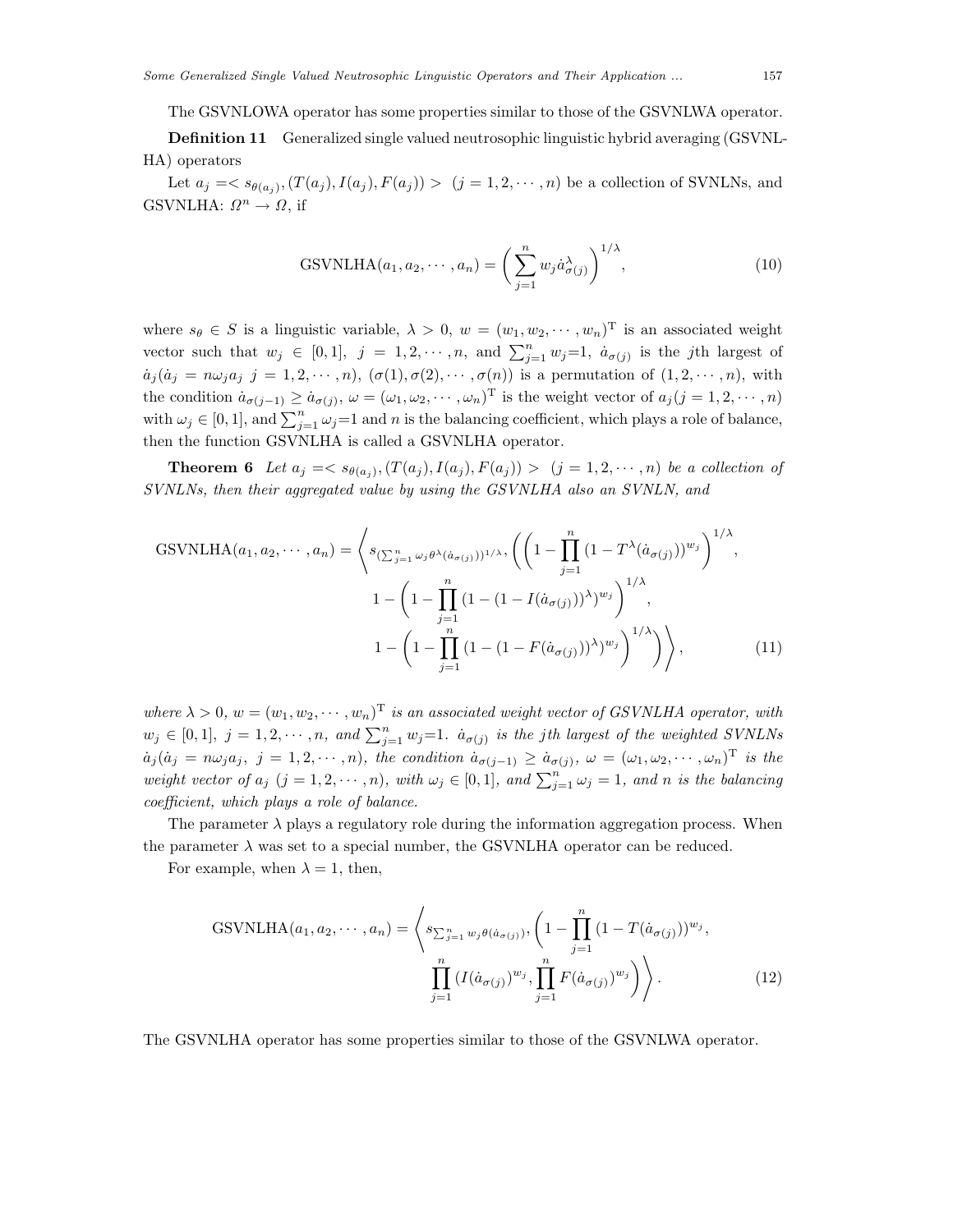# **4 Group Decision Making Method Based on the Entropy of Neutrosophic Linguistic Sets and the GSVNLOWA and GSVNLHA Operators**

This section proposes a method for multiple attribute group decision making problems by means of the entropy of neutrosophic linguistic sets and the GSVNLOWA and GSVNLHA operators under single valued neutrosophic linguistic environment.

Considering the multiple attribute group decision making problems based on SVNLNs, let  $A = \{a_1, a_2, \dots, a_m\}$  be the set of alternatives, and  $C = \{c_1, c_2, \dots, c_n\}$  be the set of attributes.  $\omega_j$  is the weight of the attribute  $c_j$   $(j = 1, 2, \dots, n)$ , where  $\omega_j \in [0, 1]$   $(j = 1, 2, \dots, n)$ , and  $\sum_{j=1}^{n} \omega_j = 1$ . Suppose that  $D = \{d_1, d_2, \cdots, d_l\}$  is the set of decision makers, and  $e_k(k)$  $(1, 2, \dots, l)$  is a weight of decision maker  $d_k$  with  $e_k \in [0, 1]$   $(k = 1, 2, \dots, l)$ ,  $\sum_{k=1}^{l} e_k = 1$ . Suppose that  $R^k = (a_{ij}^k)_{m \times n}$  is the decision matrix, where  $a_{ij}^k = \langle s_{\theta(a_{ij})}^k, (T^k(a_{ij}), I^k(a_{ij}), F^k(a_{ij})) \rangle$ takes the form of SVNLN and  $s_{\theta(a_{ij})}^k \in S$ ,  $T^k(a_{ij})$ ,  $I^k(a_{ij})$ ,  $F^k(a_{ij}) \in [0,1]$ ,  $0 \leq T^k(a_{ij}) +$  $I^k(a_{ij}) + F^k(a_{ij}) \leq 3$ , which describes the evaluation information of the attribute  $c_j$  with respect to the alternative  $a_i$  given by the decision maker  $d_k$ . Then, we can rank the order of the alternatives and obtain the best alternatives based on the given information.

The decision procedure for the proposed method is as follows:

**Step 1** Transform the decision matrix.

Generally, attributes can be categorized into two types: benefit attributes and cost attributes. In order to eliminate the influence of the attribute types, we need to convert the cost type to the benefit type. The SVNLN decision matrix  $R^k = (a_{ij}^k)_{m \times n}$  can be transformed into a normalized SVNLN decision matrix  $\tilde{R}^k = (\tilde{a}_{ij}^k)_{m \times n}$ , where  $\tilde{a}_{ij}^k = (a_{ij}^k)^c =$  $\langle s_{\tau-\theta(a_{ij})}^k, (T^k(a_{ij}), I^k(a_{ij}), F^k(a_{ij})) \rangle.$ 

**Step 2** Determine the weights of attributes.

Based on the entropy of neutrosophic linguistic set, we can obtain the attribute weight vector  $\omega^k = (\omega_1^k, \omega_2^k, \cdots, \omega_n^k)$  of each normalized decision matrix. Then the final attribute weight  $\omega_j$  can be determined by weighted average, where  $\omega_j = \sum_{k=1}^l e_k \omega_j^k$ .

**Step 3** Calculate the comprehensive evaluation value of each alternative.

According to the GSVNLWA operator, we can calculate the comprehensive evaluation value  $a_i^k$  of each alternative for each decision maker, where  $a_i^k = \text{GSVNLWA}(a_{i1}^k, a_{i2}^k, \dots, a_{in}^k) =$  $(\sum_{j=1}^n \omega_j a_j^{\lambda})^{1/\lambda}.$ 

**Step 4** Aggregate the decision information of each decision maker to the collective information by GSVNLHA operator, and get the group comprehensive evaluation value  $a_i$  of each alternative, where  $a_i = \text{GSVNLHA}(a_i^1, a_i^2, \cdots a_i^l) = \left(\sum_{j=1}^n w_j \dot{a}_{\sigma(j)}^{\lambda}\right)^{1/\lambda}$ , and  $\dot{a}_{\sigma(j)}$  is the jth largest of  $\dot{a}_j(\dot{a}_j = le_k(a_i^k)).$ 

**Step 5** Rank  $S(a_i, a^+)$  in descending order according to the Definition 6 and Definition 7 described in 2.3, where the ideal solution  $a^+ = \langle s_6, (1, 0, 0) \rangle$ . Generally speaking, the greater the similarity value, the better the alternative.

**Step 6** End.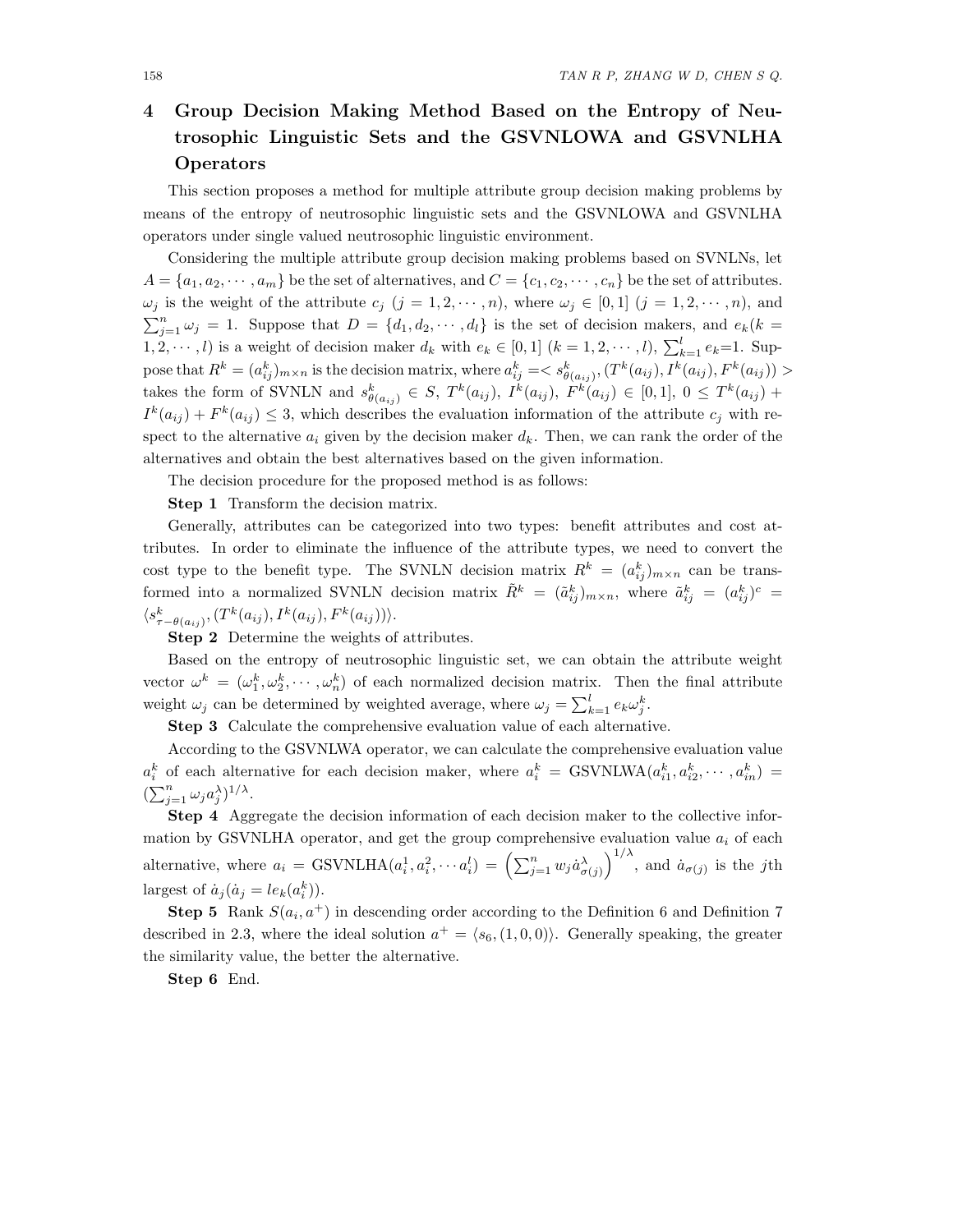# **5 Illustrative Example**

An illustrative example is used to demonstrate the application of the proposed decision making method under single valued neutrosophic linguistic environment. It is about investment alternatives for a multiple attribute group decision making problem adapted from [24]. An investment company wants to invest a sum of money in the best option. There is panel with four possible alternatives to invest the money: 1)  $a_1$  is a car company; 2)  $a_2$  is a food company; 3)  $a_3$  is a computer company; 4)  $a_4$  is an arms company. The investment company must take a decision according to the following three attributes: 1)  $c_1$  is the risk; 2)  $c_2$  is the growth; 3)  $c_3$  is the environmental impact. The four possible alternatives of  $a_i(i = 1, 2, 3, 4)$  are to be evaluated using the single valued neutrosophic linguistic information by some decision makers or experts under the three attributes of  $c_i (j = 1, 2, 3)$ . Assume that the set of three experts is  $D = \{d_1, d_2, d_3\}$ , and the weight vector of the three experts is  $e = (0.3700, 0.3300, 0.3000)^T$ . The experts evaluate these alternatives by SVNLNs under the linguistic term set  $S = \{s_0 =$ extremely poor,  $s_1$  = very poor,  $s_2$  = poor,  $s_3$  = medium,  $s_4$  = good,  $s_5$  = very good,  $s_6$  = extremely good.

The evaluation of an alternative  $a_i$  ( $i = 1, 2, 3, 4$ ) with respect to an attribute  $c_j$  ( $j =$ 1, 2, 3) is obtained from the experts. The evaluation values can be represented by SVNLNs. For example, the SVNLNs of an alternative  $a_1$  with respect to an attribute  $c_1$  is given as  $\langle s_4^1, (0.4, 0.2, 0.3) \rangle$  by the expert  $d_1$ , which indicates that the mark of the alternative  $a_1$ with respect to an attribute  $c_1$  is about the linguistic term  $s_4$  with the satisfaction degree 0.4, dissatisfaction degree 0.3, and indeterminacy degree 0.2. Thus, evaluation matrix of three experts as follows:

$$
R^{1} = \begin{bmatrix} \langle s_{4}^{1}, (0.4, 0.2, 0.3) \rangle & \langle s_{4}^{1}, (0.4, 0.2, 0.3) \rangle & \langle s_{2}^{1}, (0.3, 0.2, 0.5) \rangle \\ \langle s_{5}^{1}, (0.6, 0.1, 0.2) \rangle & \langle s_{4}^{1}, (0.6, 0.1, 0.2) \rangle & \langle s_{2}^{1}, (0.5, 0.2, 0.2) \rangle \\ \langle s_{3}^{1}, (0.3, 0.2, 0.3) \rangle & \langle s_{3}^{1}, (0.5, 0.2, 0.3) \rangle & \langle s_{3}^{1}, (0.5, 0.3, 0.1) \rangle \\ \langle s_{4}^{1}, (0.7, 0.0, 0.1) \rangle & \langle s_{3}^{1}, (0.6, 0.1, 0.2) \rangle & \langle s_{3}^{1}, (0.3, 0.1, 0.2) \rangle \\ \langle s_{4}^{2}, (0.4, 0.3, 0.4) \rangle & \langle s_{5}^{2}, (0.5, 0.1, 0.2) \rangle & \langle s_{1}^{2}, (0.3, 0.1, 0.6) \rangle \\ \langle s_{5}^{2}, (0.7, 0.2, 0.3) \rangle & \langle s_{4}^{2}, (0.7, 0.2, 0.3) \rangle & \langle s_{1}^{2}, (0.6, 0.2, 0.2) \rangle \\ \langle s_{5}^{2}, (0.4, 0.2, 0.4) \rangle & \langle s_{5}^{2}, (0.6, 0.3, 0.4) \rangle & \langle s_{2}^{2}, (0.6, 0.1, 0.3) \rangle \\ \langle s_{3}^{2}, (0.8, 0.1, 0.2) \rangle & \langle s_{4}^{2}, (0.7, 0.2, 0.3) \rangle & \langle s_{2}^{2}, (0.4, 0.2, 0.2) \rangle \\ \langle s_{4}^{3}, (0.5, 0.2, 0.3) \rangle & \langle s_{3}^{3}, (0.6, 0.2, 0.4) \rangle & \langle s_{1}^{3}, (0.2, 0.1, 0.6) \rangle \\ \langle s_{4}^{3}, (0.5, 0.2,
$$

**Step 1** Normalize decision matrices. Here  $c_1$  and  $c_2$  are benefit attributes, and  $c_3$  is a  $\cot$  attribute, so  $c_3$  need to be standardized, then the normalized matrices can be obtained as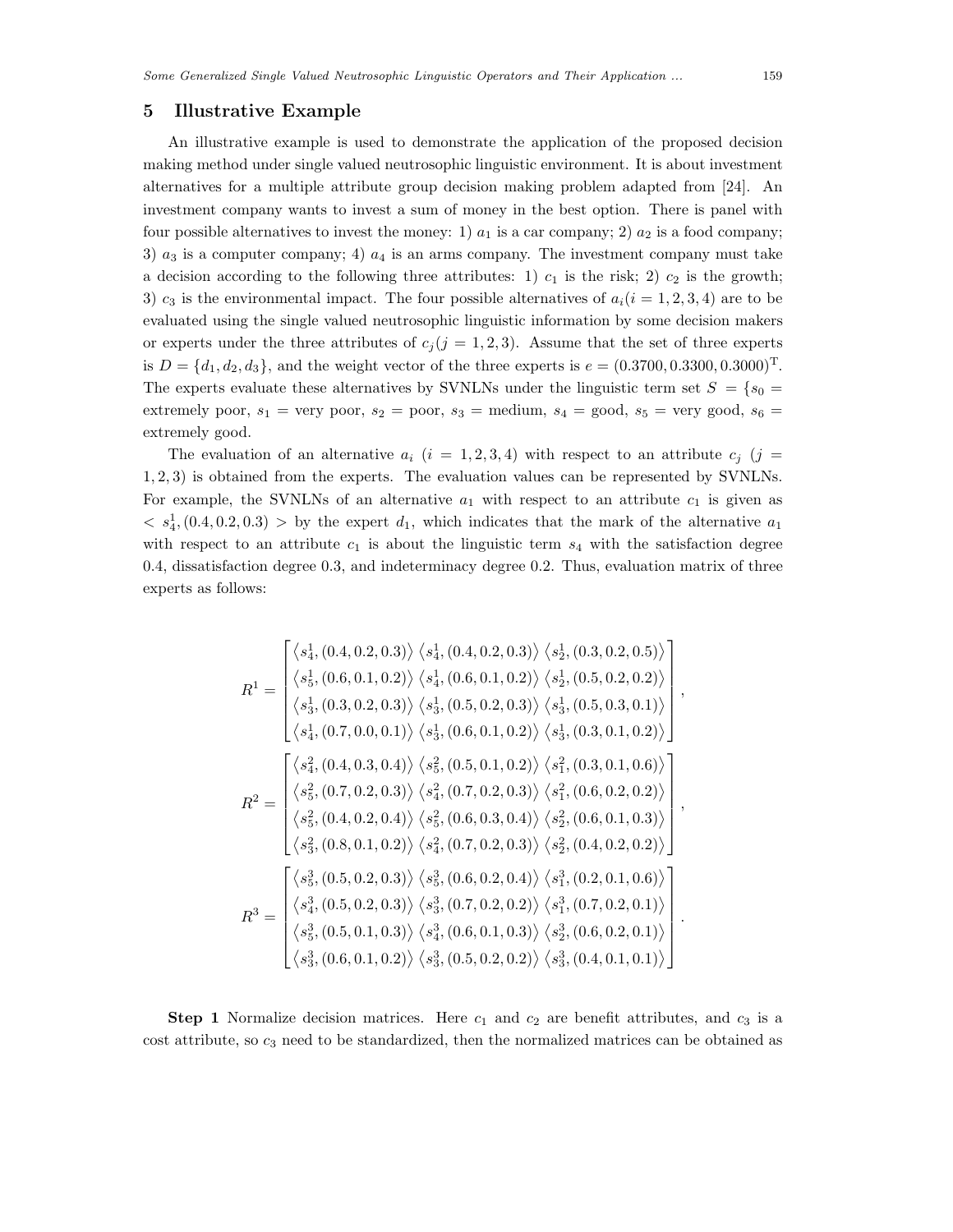follows:

$$
\tilde{R}^{1} = \begin{bmatrix}\n\langle s_{4}^{1}, (0.4, 0.2, 0.3) \rangle & \langle s_{4}^{1}, (0.4, 0.2, 0.3) \rangle & \langle s_{4}^{1}, (0.3, 0.2, 0.5) \rangle \\
\langle s_{5}^{1}, (0.6, 0.1, 0.2) \rangle & \langle s_{4}^{1}, (0.6, 0.1, 0.2) \rangle & \langle s_{4}^{1}, (0.5, 0.2, 0.2) \rangle \\
\langle s_{3}^{1}, (0.3, 0.2, 0.3) \rangle & \langle s_{3}^{1}, (0.5, 0.2, 0.3) \rangle & \langle s_{3}^{1}, (0.5, 0.3, 0.1) \rangle \\
\langle s_{4}^{1}, (0.7, 0.0, 0.1) \rangle & \langle s_{3}^{1}, (0.6, 0.1, 0.2) \rangle & \langle s_{3}^{1}, (0.3, 0.1, 0.2) \rangle \\
\langle s_{4}^{2}, (0.4, 0.3, 0.4) \rangle & \langle s_{5}^{2}, (0.5, 0.1, 0.2) \rangle & \langle s_{5}^{2}, (0.3, 0.1, 0.6) \rangle \\
\langle s_{5}^{2}, (0.7, 0.2, 0.3) \rangle & \langle s_{4}^{2}, (0.7, 0.2, 0.3) \rangle & \langle s_{5}^{2}, (0.6, 0.2, 0.2) \rangle \\
\langle s_{5}^{2}, (0.4, 0.2, 0.4) \rangle & \langle s_{5}^{2}, (0.6, 0.3, 0.4) \rangle & \langle s_{4}^{2}, (0.6, 0.1, 0.3) \rangle \\
\langle s_{3}^{2}, (0.8, 0.1, 0.2) \rangle & \langle s_{4}^{2}, (0.7, 0.2, 0.3) \rangle & \langle s_{4}^{2}, (0.4, 0.2, 0.2) \rangle \\
\langle s_{4}^{3}, (0.5, 0.2, 0.3) \rangle & \langle s_{5}^{3}, (0.6, 0.2, 0.4) \rangle & \langle s_{5}^{3}, (0.2, 0.1, 0.6) \rangle \\
\langle s_{4}^{3}, (0.5,
$$

**Step 2** By Definition 8 we can calculate the weight vector of attribute for each decision matrix:

$$
\omega^1 = (0.4111, 0.3411, 0.2478), \quad \omega^2 = (0.3131, 0.3310, 0.3559), \quad \omega^3 = (0.3538, 0.3283, 0.3178).
$$

Then the final attribute weight is the followings:

$$
\omega = (0.3616, 0.3340, 0.3045).
$$

**Step 3** By Equation (3) we can calculate the comprehensive evaluation value of each alternative for each decision matrix as follows:

$$
a_1^1 = \langle s_{4.0004}^1, (0.3712, 0.2000, 0.3504) \rangle, \quad a_2^1 = \langle s_{4.3620}^1, (0.5719, 0.1235, 0.2000) \rangle,
$$
  
\n
$$
a_3^1 = \langle s_{3.0003}^1, (0.4353, 0.2262, 0.2147) \rangle, \quad a_4^1 = \langle s_{3.3619}^1, (0.5726, 0.0000, 0.1556) \rangle,
$$
  
\n
$$
a_1^2 = \langle s_{4.6389}^2, (0.4083, 0.1487, 0.3590) \rangle, \quad a_2^2 = \langle s_{4.6665}^2, (0.6726, 0.2000, 0.2651) \rangle,
$$
  
\n
$$
a_3^2 = \langle s_{4.6960}^2, (0.5369, 0.1854, 0.3664) \rangle, \quad a_4^2 = \langle s_{3.6388}^2, (0.6801, 0.1556, 0.2290) \rangle,
$$
  
\n
$$
a_1^3 = \langle s_{5.0005}^3, (0.4645, 0.1619, 0.4078) \rangle, \quad a_2^3 = \langle s_{3.9709}^3, (0.6392, 0.2000, 0.1875) \rangle,
$$
  
\n
$$
a_3^3 = \langle s_{4.3620}^3, (0.5664, 0.1235, 0.2147) \rangle, \quad a_4^3 = \langle s_{3.0003}^3, (0.5125, 0.1260, 0.1619) \rangle.
$$

**Step 4** By Equation (12) we can calculate the group comprehensive evaluation value of each alternative as follows:

$$
a_1 = \langle s_{4.5332}, (0.4107, 0.1650, 0.3678 \rangle,
$$
  
\n
$$
a_2 = \langle s_{4.4197}, (0.6394, 0.1764, 0.2286) \rangle,
$$
  
\n
$$
a_3 = \langle s_{3.7953}, (0.5004, 0.1807, 0.2332 \rangle,
$$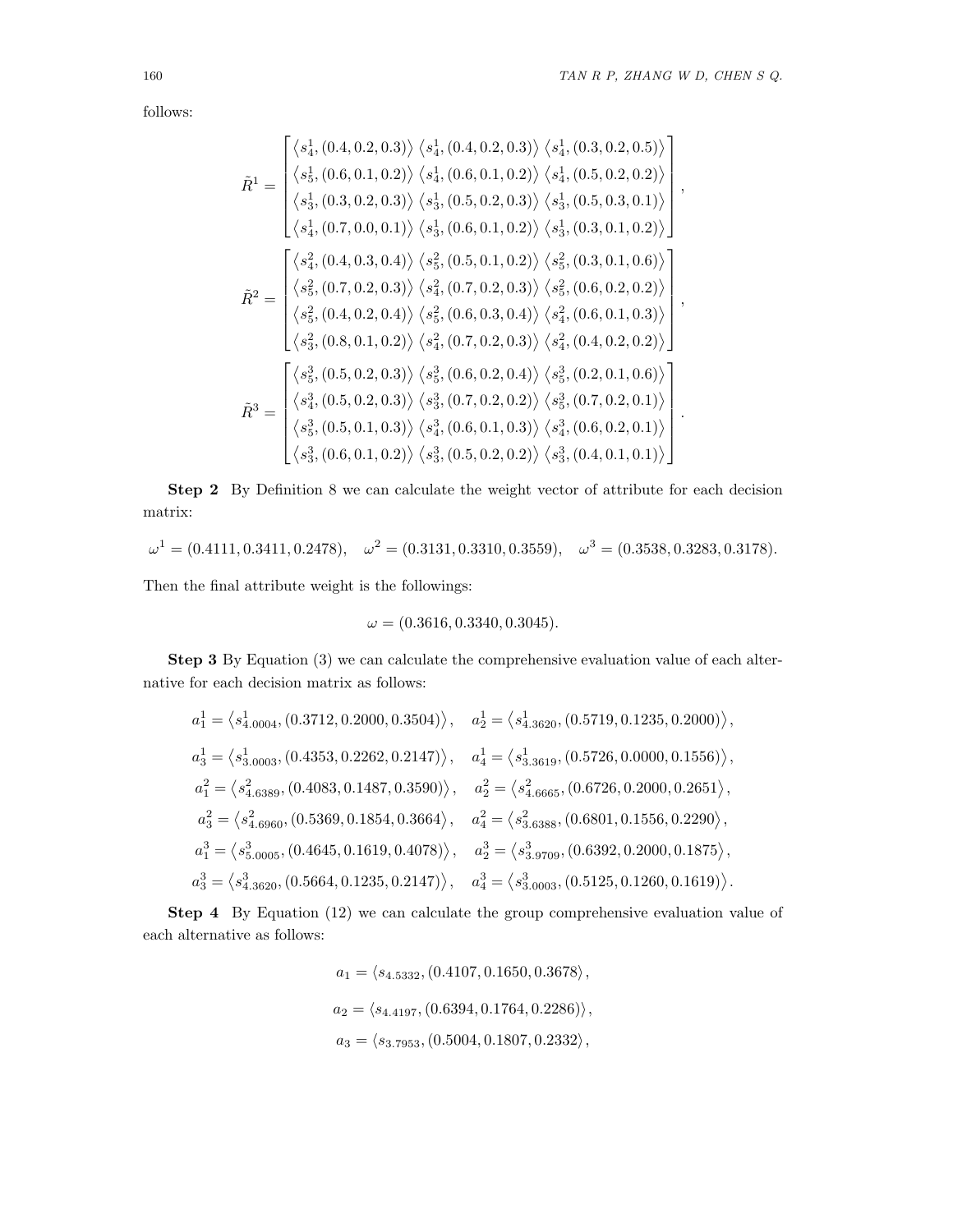## $a_4 = \langle s_{3,4147}, (0.6195, 0.0000, 0.1920) \rangle,$

where the associated weight vector is  $w = (0.2429, 0.5142, 0.2429)^T$ , which determined by the literature [29]. And the sorting method is based on the distance between an alternative and the ideal solution  $a^+ = \langle s_6, (1, 0, 0) \rangle$ .

**Step 5** By using Definition 6 and Definition 7, we can calculate the similarity value between the alternative  $a_i$  and ideal solution  $a^+$  as follows:

$$
S(a_1, a^+) = 0.7331
$$
,  $S(a_2, a^+) = 0.7838$ ,  $S(a_3, a^+) = 0.7604$ ,  $S(a_4, a^+) = 0.7986$ .

According to the similarity value, the ranking order of the four alternatives is  $a_4 \succ a_2$  $a_3 \succ a_1$ , and the best alternative is  $a_4$ , that is to say, the investment company should invest in arms companies to get the maximum benefits.

Obviously, the ranking orders and the best alternative in this paper are in accordance with ones of [24].

In addition, the method proposed in this paper differs from the existing single valued neutrosophic linguistic multiple attribute group decision making method<sup>[24]</sup>, and has some special characteristics. First, the method of weight calculation is different, and the method based on entropy is more objective than the subjective assumption of the paper [24]. Second, the method of aggregation for decision information is different. The method proposed in this paper using GSVNLWA operator and GSVNLHA operator not only considers the importance of attributes, but also takes the importance of position into account, so it is more general than the method in [24] which only using SVNLWA operator. Last, the subscript of linguistic variable starts from zero in this paper. This representation is more accurate than the one in [24]. For example, in our paper, the  $neg(s_2 = poor) = s_{6-2} = s_4 = good$  but in paper [24], the  $neg(s_3 = poor) = s_{7-3} = s_4 = medium$ , so it is not in conformity with the language habits. Therefore, our method is more reasonable and effective.

# **6 Conclusion**

This paper proposed a group decision making method based on entropy of neutrosophic linguistic sets and generalized single valued neutrosophic linguistic operators. The entropy of neutrosophic linguistic sets was defined to determine the weight of attribute. It introduced three generalized single valued neutrosophic linguistic operators and analyzed their properties, and introduced the similarity measure method of single valued neutrosophic linguistic numbers. Finally, an illustrative example was given to demonstrate the application of the proposed method. Therefore, the proposed method enriched and developed the theory and method of group decision making problems and provided a new way to solving group decision making problems.

#### **References**

- [1] Zadeh L A. Fuzzy sets. Information and Control, 1965, 8(3): 338–353.
- [2] Atanassov K T. Intuitionistic fuzzy sets. Fuzzy Sets and Systems, 1986, 20(1): 87–96.
- [3] Torra V. Hesitant fuzzy sets. International Journal of Intelligent Systems, 2010, 25(6): 529–530.
- [4] Li D F, Wan S P. A fuzzy inhomogenous multiattribute group decision making approach to solve outsourcing provider selection problems. Knowledge-Based Systems, 2014, 67: 71–89.